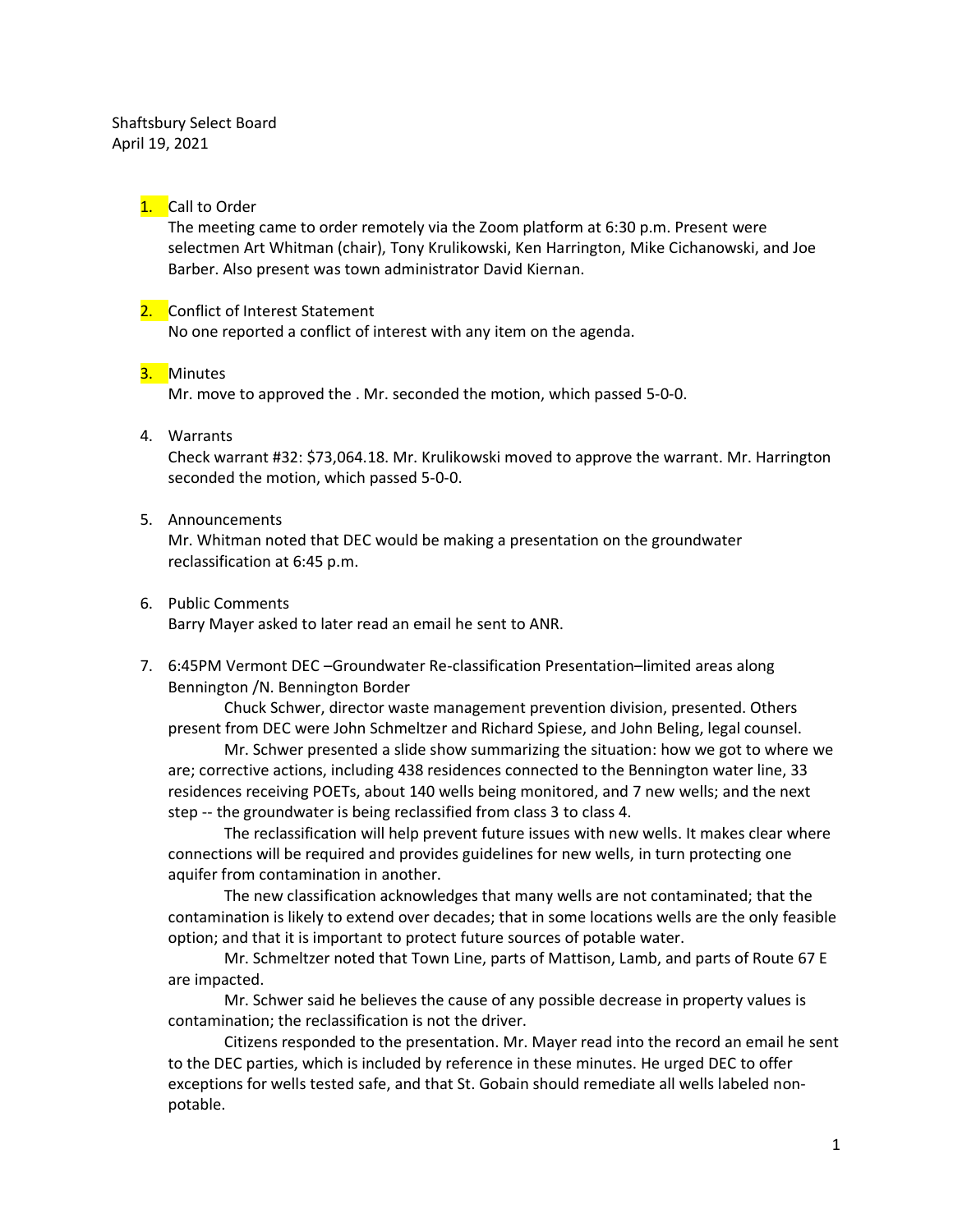Scott McInerny of Town Line Road said he agreed with Mr. Mayer that the reclassification would reduce the value of his home, but more importantly it creates a sense of unease about both the present and the future. He urged the Select Board to work with the Bennington Select Board to come up with a solution. He said he thought all wells like his, which are not quite over the PFOA limit, should be outfitted with POETS. Property owners should not have to pay for POET filters.

Representative David Durfee said he thought there are additional properties impacted on Lower East Road and Spur Road.

Mr. Schmeltzer said a public hearing would be held May 11, 6 pm. The public comment period runs through May 28.

Representative Mary Morrissey reiterated the hearing date and public comment period and thanked the DEC team.

Richard Spiese said the unit has an email distribution list of about 900 people, to which an announcement of the public hearing will be sent.

Mr. Mayer asked about a possible class action suit he's learned about. Mr. Beling suggested going to Benningtonclassaction.com for information on that effort. Mr. Beling said he understood that contamination has an effect on property values, but unaddressed contamination poses a greater threat than remediated contamination.

Mr. Barber asked whether the hydrology study would be updated as time goes on. Mr. Schmeltzer said St. Gobain will be required to sample wells for at least five years in the event that the contamination should move or dissipate.

Mr. Harrington said the new water line in Bennington which serves a trailer park might be extended to Town Line Road. Mr. Beling said the Commissioner promised that the department would explore using COVID funds to make that connection. Mr. Schmeltzer said St. Gobain has not been required to connect to Town Line Road because the wells there don't test contaminated and/or are too few.

A little later, Mr. McInerny asked how the it could be made to happen that the Select Board meet with the Bennington Select Board. Mr. Whitman said the Select Board would put it on the agenda for an executive session.

### 8. Treasurers report

Melanie Dexter reminded folks that they have until May 17 to get their homestead declarations in. The town received the highway state aid. Funds were returned to the reserve accounts as appropriate. The town has about \$596,000 in the bank and probably won't need to acquire a line of credit this year. (That will depend in part on the school tax reconciliation.) Payments on November water bills are still coming in.

### 9. Furnace Brook Road renaming

VT E911 has asked that the cross-shaped roads in the neighborhood be renamed. Residents suggested that the south spur should be named Lucas Lane; the north spur should be named Red Clover Lane. The east-west will remain Furnace Brook Road. Mr. Harrington moved to so name the roads. Mr. Barber seconded the motion, which passed 5-0-0.

### 10. DPW report

Mr. Kiernan reported that mostly the crew is doing grading. The John Deere grader has been on the east side of town. Ditching is being done along Grove Road. Winter equipment maintenance is underway as the crew prepares to put machinery away for the summer.